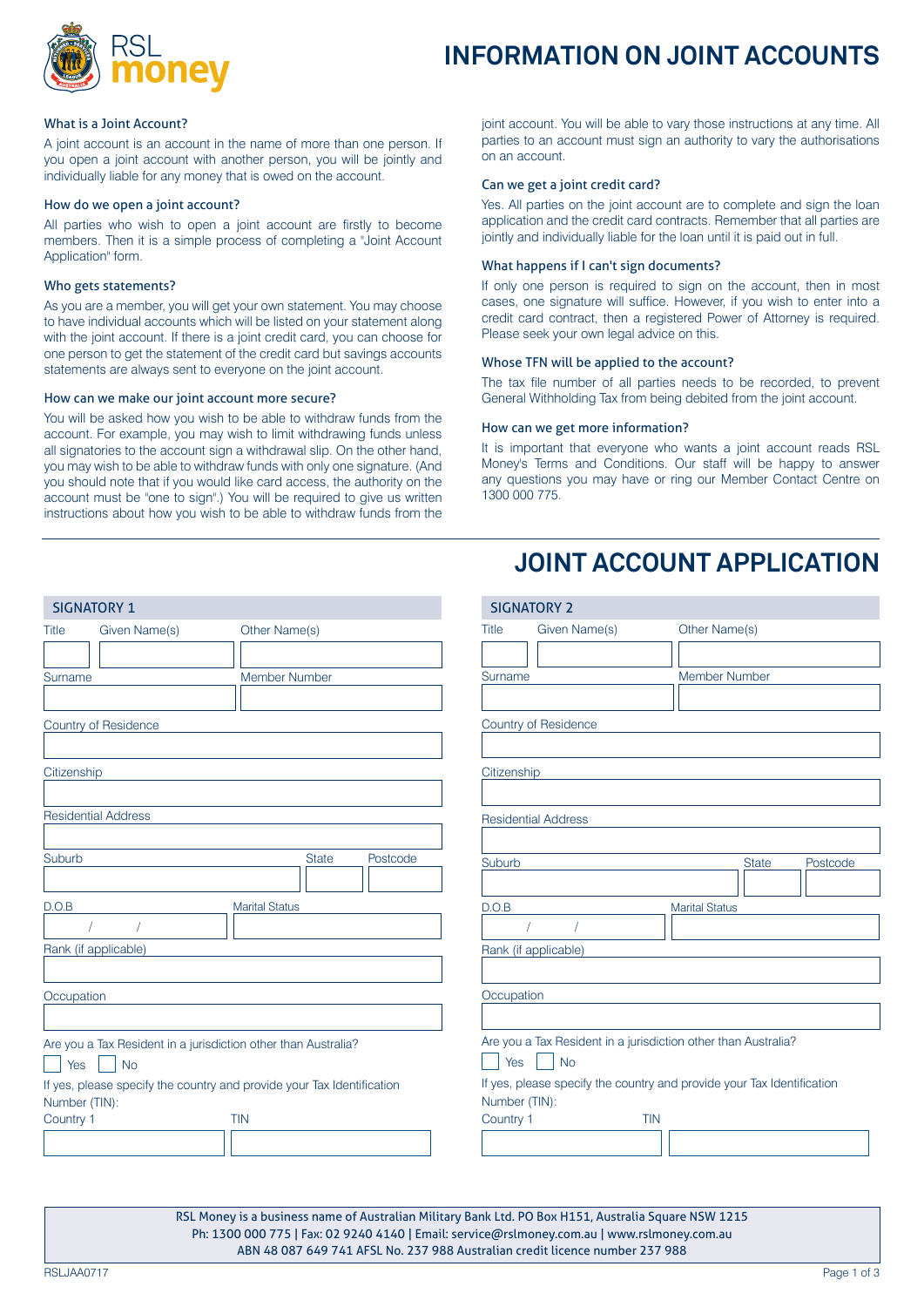| Country 2                                                                                                                                                                     | <b>TIN</b>                                                                                                                                                                                                                                                                                                                                                               | Country 2                                                 | <b>TIN</b>                                                                                                                                                                                                                                                                                         |  |  |  |
|-------------------------------------------------------------------------------------------------------------------------------------------------------------------------------|--------------------------------------------------------------------------------------------------------------------------------------------------------------------------------------------------------------------------------------------------------------------------------------------------------------------------------------------------------------------------|-----------------------------------------------------------|----------------------------------------------------------------------------------------------------------------------------------------------------------------------------------------------------------------------------------------------------------------------------------------------------|--|--|--|
|                                                                                                                                                                               |                                                                                                                                                                                                                                                                                                                                                                          |                                                           |                                                                                                                                                                                                                                                                                                    |  |  |  |
| Country 3                                                                                                                                                                     | <b>TIN</b>                                                                                                                                                                                                                                                                                                                                                               | Country 3                                                 | <b>TIN</b>                                                                                                                                                                                                                                                                                         |  |  |  |
|                                                                                                                                                                               |                                                                                                                                                                                                                                                                                                                                                                          |                                                           |                                                                                                                                                                                                                                                                                                    |  |  |  |
| registration number.                                                                                                                                                          |                                                                                                                                                                                                                                                                                                                                                                          |                                                           | Note: A TIN is the tax reference number issued to you by the tax office in the country where you are a resident for tax purposes. Where a country<br>does not issue a TIN, complete an equivalent number, for example a social security, national insurance, personal identification or a resident |  |  |  |
| Are you a Politically Exposed Person?                                                                                                                                         |                                                                                                                                                                                                                                                                                                                                                                          | Are you a Politically Exposed Person?                     |                                                                                                                                                                                                                                                                                                    |  |  |  |
| <b>No</b><br>Yes                                                                                                                                                              |                                                                                                                                                                                                                                                                                                                                                                          | <b>No</b><br>Yes                                          |                                                                                                                                                                                                                                                                                                    |  |  |  |
| Senior government officials<br>Senior executive of state-owned organisation<br>$\bullet$                                                                                      | A Politically Exposed Person (PEP) is someone who performs important public functions. For example:<br>A high ranking member of the armed forces (top three senior levels of each service)<br>Heads of state, government and cabinet ministers<br>A PEP is also the immediate family member of a person referred to above, including a spouse, defacto partner or child. |                                                           |                                                                                                                                                                                                                                                                                                    |  |  |  |
| <b>SIGNATORY 3</b>                                                                                                                                                            |                                                                                                                                                                                                                                                                                                                                                                          | <b>SIGNATORY 4</b>                                        |                                                                                                                                                                                                                                                                                                    |  |  |  |
| Given Name(s)<br><b>Title</b>                                                                                                                                                 | Other Name(s)                                                                                                                                                                                                                                                                                                                                                            | <b>Title</b><br>Given Name(s)                             | Other Name(s)                                                                                                                                                                                                                                                                                      |  |  |  |
|                                                                                                                                                                               |                                                                                                                                                                                                                                                                                                                                                                          |                                                           |                                                                                                                                                                                                                                                                                                    |  |  |  |
| Surname                                                                                                                                                                       | <b>Member Number</b>                                                                                                                                                                                                                                                                                                                                                     | Surname                                                   | <b>Member Number</b>                                                                                                                                                                                                                                                                               |  |  |  |
|                                                                                                                                                                               |                                                                                                                                                                                                                                                                                                                                                                          |                                                           |                                                                                                                                                                                                                                                                                                    |  |  |  |
| <b>Residential Address</b>                                                                                                                                                    |                                                                                                                                                                                                                                                                                                                                                                          | <b>Residential Address</b>                                |                                                                                                                                                                                                                                                                                                    |  |  |  |
|                                                                                                                                                                               |                                                                                                                                                                                                                                                                                                                                                                          |                                                           |                                                                                                                                                                                                                                                                                                    |  |  |  |
| Suburb                                                                                                                                                                        | <b>State</b><br>Postcode                                                                                                                                                                                                                                                                                                                                                 | Suburb                                                    | <b>State</b><br>Postcode                                                                                                                                                                                                                                                                           |  |  |  |
| <b>Residential Address</b>                                                                                                                                                    |                                                                                                                                                                                                                                                                                                                                                                          |                                                           |                                                                                                                                                                                                                                                                                                    |  |  |  |
|                                                                                                                                                                               |                                                                                                                                                                                                                                                                                                                                                                          |                                                           | <b>Residential Address</b>                                                                                                                                                                                                                                                                         |  |  |  |
| D.O.B                                                                                                                                                                         | <b>Marital Status</b>                                                                                                                                                                                                                                                                                                                                                    | D.O.B                                                     | <b>Marital Status</b>                                                                                                                                                                                                                                                                              |  |  |  |
|                                                                                                                                                                               |                                                                                                                                                                                                                                                                                                                                                                          |                                                           |                                                                                                                                                                                                                                                                                                    |  |  |  |
| Rank (if applicable)                                                                                                                                                          |                                                                                                                                                                                                                                                                                                                                                                          | Rank (if applicable)                                      |                                                                                                                                                                                                                                                                                                    |  |  |  |
|                                                                                                                                                                               |                                                                                                                                                                                                                                                                                                                                                                          |                                                           |                                                                                                                                                                                                                                                                                                    |  |  |  |
| Occupation                                                                                                                                                                    |                                                                                                                                                                                                                                                                                                                                                                          | Occupation                                                |                                                                                                                                                                                                                                                                                                    |  |  |  |
|                                                                                                                                                                               |                                                                                                                                                                                                                                                                                                                                                                          |                                                           |                                                                                                                                                                                                                                                                                                    |  |  |  |
| <b>Country of Residence</b>                                                                                                                                                   |                                                                                                                                                                                                                                                                                                                                                                          | Country of Residence                                      |                                                                                                                                                                                                                                                                                                    |  |  |  |
|                                                                                                                                                                               |                                                                                                                                                                                                                                                                                                                                                                          |                                                           |                                                                                                                                                                                                                                                                                                    |  |  |  |
| Citizenship                                                                                                                                                                   |                                                                                                                                                                                                                                                                                                                                                                          | Citizenship                                               |                                                                                                                                                                                                                                                                                                    |  |  |  |
|                                                                                                                                                                               |                                                                                                                                                                                                                                                                                                                                                                          |                                                           |                                                                                                                                                                                                                                                                                                    |  |  |  |
| Are you a Tax Resident in a jurisdiction other than Australia?<br><b>No</b><br>Yes                                                                                            |                                                                                                                                                                                                                                                                                                                                                                          | Yes<br><b>No</b>                                          | Are you a Tax Resident in a jurisdiction other than Australia?                                                                                                                                                                                                                                     |  |  |  |
| Number (TIN):                                                                                                                                                                 | If yes, please specify the country and provide your Taxpayers Identification                                                                                                                                                                                                                                                                                             | Number (TIN):                                             | If yes, please specify the country and provide your Taxpayers Identification                                                                                                                                                                                                                       |  |  |  |
| Country 1<br><b>TIN</b>                                                                                                                                                       |                                                                                                                                                                                                                                                                                                                                                                          | Country 1                                                 | <b>TIN</b>                                                                                                                                                                                                                                                                                         |  |  |  |
|                                                                                                                                                                               |                                                                                                                                                                                                                                                                                                                                                                          |                                                           |                                                                                                                                                                                                                                                                                                    |  |  |  |
| Country 2                                                                                                                                                                     | <b>TIN</b>                                                                                                                                                                                                                                                                                                                                                               | Country 2                                                 | <b>TIN</b>                                                                                                                                                                                                                                                                                         |  |  |  |
|                                                                                                                                                                               |                                                                                                                                                                                                                                                                                                                                                                          |                                                           |                                                                                                                                                                                                                                                                                                    |  |  |  |
| Country 3                                                                                                                                                                     | <b>TIN</b>                                                                                                                                                                                                                                                                                                                                                               | Country 3                                                 | <b>TIN</b>                                                                                                                                                                                                                                                                                         |  |  |  |
|                                                                                                                                                                               |                                                                                                                                                                                                                                                                                                                                                                          |                                                           |                                                                                                                                                                                                                                                                                                    |  |  |  |
| (Please refer to information above for TIN definition)<br>Are you a Politically Exposed Person?<br><b>No</b><br>Yes<br>(Please refer to information above for PEP definition) |                                                                                                                                                                                                                                                                                                                                                                          | Are you a Politically Exposed Person?<br><b>No</b><br>Yes | (Please refer to information above for TIN definition)<br>(Please refer to information above for PEP definition)                                                                                                                                                                                   |  |  |  |